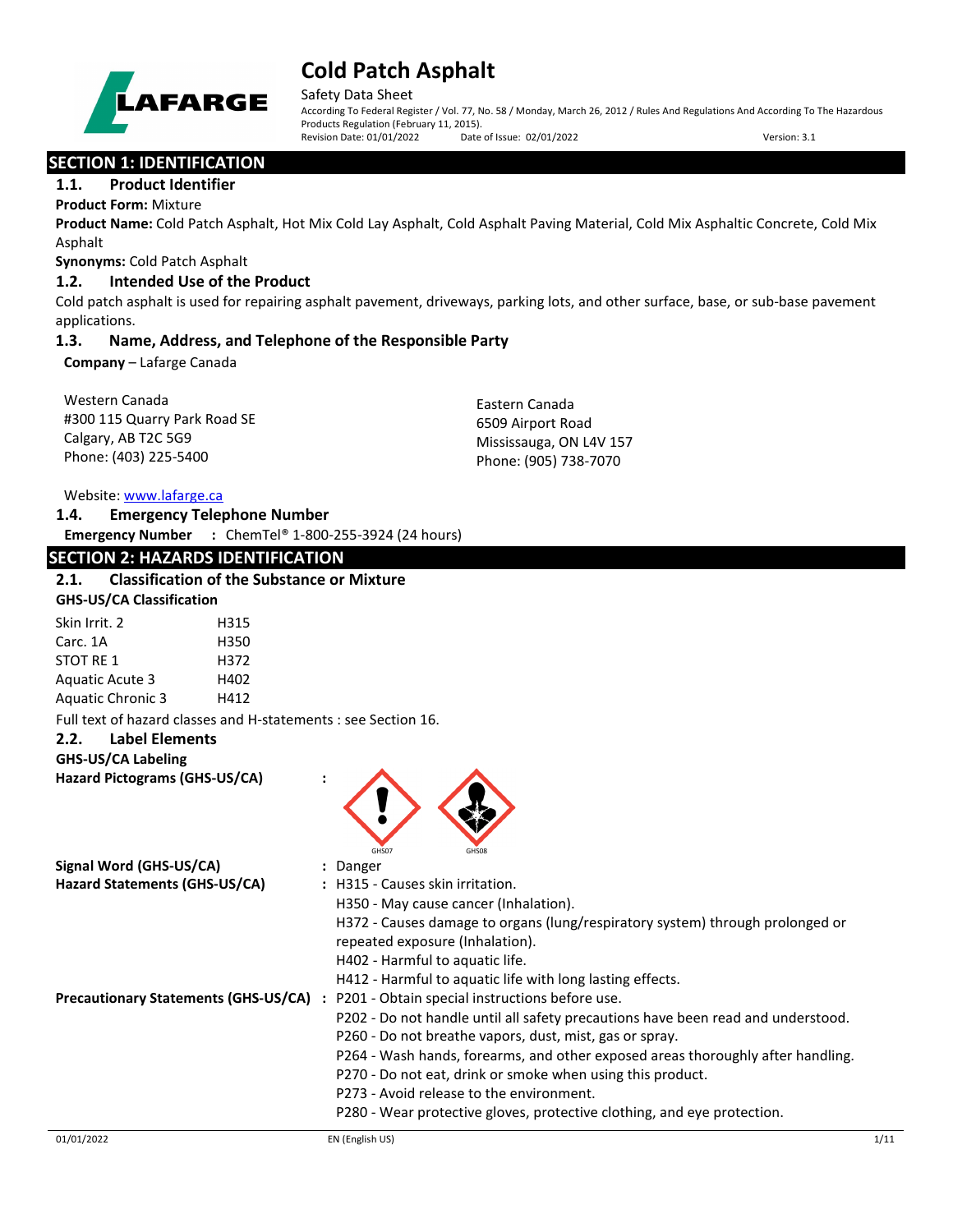Safety Data Sheet

According To Federal Register / Vol. 77, No. 58 / Monday, March 26, 2012 / Rules And Regulations And According To The Hazardous Products Regulation (February 11, 2015).

P302+P352 - IF ON SKIN: Wash with plenty of water. P308+P313 - If exposed or concerned: Get medical advice/attention. P314 - Get medical advice/attention if you feel unwell. P321 - Specific treatment (see Section 4 on this SDS). P332+P313 - If skin irritation occurs: Get medical advice/attention. P362+P364 - Take off contaminated clothing and wash it before reuse. P405 - Store locked up. P501 - Dispose of contents/container in accordance with local, regional, national, territorial, provincial, and international regulations.

#### **2.3. Other Hazards**

Exposure may aggravate pre-existing eye, skin, or respiratory conditions. Asphalt may contain trace quantities of benzene (< 0.1%). Elevated temperature conditions may emit hydrogen sulfide, an asphalt decomposition product. Material may be heated. If heated, caution must be taken to avoid injury from thermal burns. Heating may also release toxic hydrogen sulfide gas. Repeated or prolonged exposure to respirable (airborne) crystalline silica dust will cause lung damage in the form of silicosis. Symptoms will include progressively more difficult breathing, cough, fever, and weight loss.

### **2.4. Unknown Acute Toxicity (GHS-US/CA)**

No data available

## **SECTION 3: COMPOSITION/INFORMATION ON INGREDIENTS**

**3.2. Mixture**

| <b>Name</b>                            | <b>Product Identifier</b> | $%$ *     | <b>GHS Ingredient Classification</b>        |
|----------------------------------------|---------------------------|-----------|---------------------------------------------|
| Aggregates / Aggregates blend (Crushed | (CAS-No.) Not             | $90 - 95$ | Not classified                              |
| stone / Sand / Gravel / Slag)          | applicable                |           |                                             |
| Asphalt                                | (CAS-No.) 8052-42-4       | < 10      | Carc. 2, H351                               |
| Fuel oil No. 2                         | (CAS-No.) 68476-30-2      | $\leq$ 5  | Flam. Liq. 3, H226                          |
|                                        |                           |           | Acute Tox. 4 (Inhalation: dust, mist), H332 |
|                                        |                           |           | Skin Irrit. 2, H315                         |
|                                        |                           |           | Carc. 2, H351                               |
|                                        |                           |           | <b>STOT RE 2, H373</b>                      |
|                                        |                           |           | Asp. Tox. 1, H304                           |
|                                        |                           |           | Aquatic Acute 3, H402                       |
|                                        |                           |           | Aquatic Chronic 2, H411                     |
| Kerosine, petroleum                    | (CAS-No.) 8008-20-6       | $\leq$ 5  | Flam. Liq. 3, H226                          |
|                                        |                           |           | Skin Irrit. 2, H315                         |
|                                        |                           |           | STOT SE 3, H336                             |
|                                        |                           |           | Asp. Tox. 1, H304                           |
|                                        |                           |           | Aquatic Acute 2, H401                       |
|                                        |                           |           | Aquatic Chronic 2, H411                     |
| Quartz                                 | (CAS-No.) 14808-60-7      | $\leq$ 5  | Carc. 1A, H350                              |
|                                        |                           |           | STOT SE 3, H335                             |
|                                        |                           |           | <b>STOT RE 1, H372</b>                      |

Full text of H-phrases: see Section 16.

\*Percentages are listed in weight by weight percentage (w/w%) for liquid and solid ingredients. Gas ingredients are listed in volume by volume percentage (v/v%).

## **SECTION 4: FIRST AID MEASURES**

#### **4.1. Description of First-aid Measures**

**General:** Never give anything by mouth to an unconscious person. If you feel unwell, seek medical advice (show the label where possible).

**Inhalation:** When symptoms occur: go into open air and ventilate suspected area. Obtain medical attention if breathing difficulty persists.

**Skin Contact:** Seek medical attention for thermal burns. Remove contaminated clothing. Drench affected area with water for at least 15 minutes. Obtain medical attention if irritation develops or persists.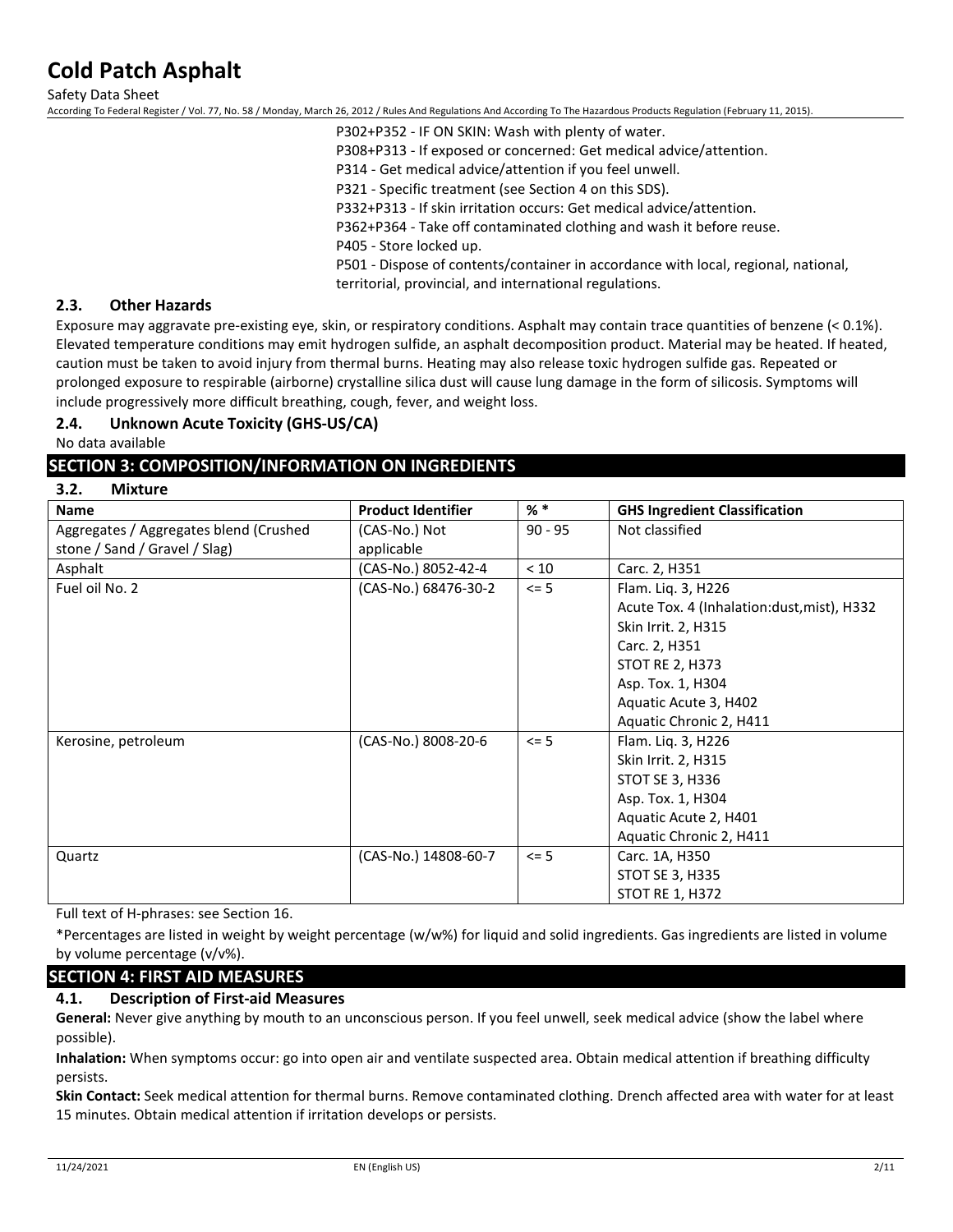Safety Data Sheet

According To Federal Register / Vol. 77, No. 58 / Monday, March 26, 2012 / Rules And Regulations And According To The Hazardous Products Regulation (February 11, 2015).

**Eye Contact:** Do not rub. Rinse eyes thoroughly with water for at least 15 minutes, including under lids, to remove all particles. Seek medical attention for abrasions.

**Ingestion:** Rinse mouth. Do NOT induce vomiting. Obtain medical attention.

### **4.2. Most Important Symptoms and Effects Both Acute and Delayed**

**General:** May cause cancer. Causes damage to organs through prolonged or repeated exposure. Risk of thermal burns on contact with molten product.

**Inhalation:** Toxic fumes may be generated from heating asphalt and may be harmful if inhaled. WARNING: irritating and toxic hydrogen sulfide gas may be present. Greater than 15-20ppm continuous exposure can cause mucous membrane and respiratory tract irritation. 50-500 ppm can cause headache, nausea, and dizziness. Continued exposure at these levels can lead to loss of reasoning and balance, difficulty in breathing, fluid in the lungs, and possible loss of consciousness. Greater than 500ppm can cause rapid unconsciousness and death if not promptly revived. Prolonged exposure may cause irritation. Repeated or prolonged exposure to respirable (airborne) crystalline silica dust will cause lung damage in the form of silicosis. Symptoms will include progressively more difficult breathing, cough, fever, and weight loss.

**Skin Contact:** Redness, pain, swelling, itching, burning, dryness, and dermatitis. May cause thermal burns.

**Eye Contact:** May cause slight irritation to eyes. May cause thermal burns.

**Ingestion:** Ingestion may cause adverse effects.

**Chronic Symptoms:** May cause cancer. Causes damage to organs through prolonged or repeated exposure.

## **4.3. Indication of Any Immediate Medical Attention and Special Treatment Needed**

If exposed or concerned, get medical advice and attention. If medical advice is needed, have product container or label at hand.

## **SECTION 5: FIRE-FIGHTING MEASURES**

## **5.1. Extinguishing Media**

**Suitable Extinguishing Media:** Water spray, dry chemical, foam, carbon dioxide.

**Unsuitable Extinguishing Media:** Do not use a heavy water stream. Use of heavy stream of water may spread fire.

### **5.2. Special Hazards Arising From the Substance or Mixture**

**Fire Hazard:** Not considered flammable but may burn at high temperatures.

**Explosion Hazard:** Product is not explosive.

**Reactivity:** Hazardous reactions will not occur under normal conditions.

## **5.3. Advice for Firefighters**

**Precautionary Measures Fire:** Exercise caution when fighting any chemical fire.

**Firefighting Instructions:** Use water spray or fog for cooling exposed containers.

**Protection During Firefighting:** Do not enter fire area without proper protective equipment, including respiratory protection.

**Hazardous Combustion Products**: Carbon dioxide, carbon monoxide, smoke, fumes, unburned hydrocarbons and oxides of sulfur. Hydrogen sulfide and other sulfur-containing gases can evolve from this product at elevated temperatures.

**Other Information:** Do not allow run-off from fire fighting to enter drains or water courses.

#### **Reference to Other Sections**

Refer to Section 9 for flammability properties.

## **SECTION 6: ACCIDENTAL RELEASE MEASURES**

## **6.1. Personal Precautions, Protective Equipment and Emergency Procedures**

**General Measures:** Do not get in eyes, on skin, or on clothing. Do not handle until all safety precautions have been read and understood.

#### **6.1.1. For Non-Emergency Personnel**

**Protective Equipment:** Use appropriate personal protective equipment (PPE).

**Emergency Procedures:** Evacuate unnecessary personnel.

#### **6.1.2. For Emergency Personnel**

**Protective Equipment:** Equip cleanup crew with proper protection.

**Emergency Procedures:** Upon arrival at the scene, a first responder is expected to recognize the presence of dangerous goods, protect oneself and the public, secure the area, and call for the assistance of trained personnel as soon as conditions permit. Ventilate area.

## **6.2. Environmental Precautions**

Avoid release into the environment. Prevent entry to sewers and public waters.

### **6.3. Methods and Materials for Containment and Cleaning Up**

**For Containment:** Contain solid spills with appropriate barriers and prevent migration and entry into sewers or streams.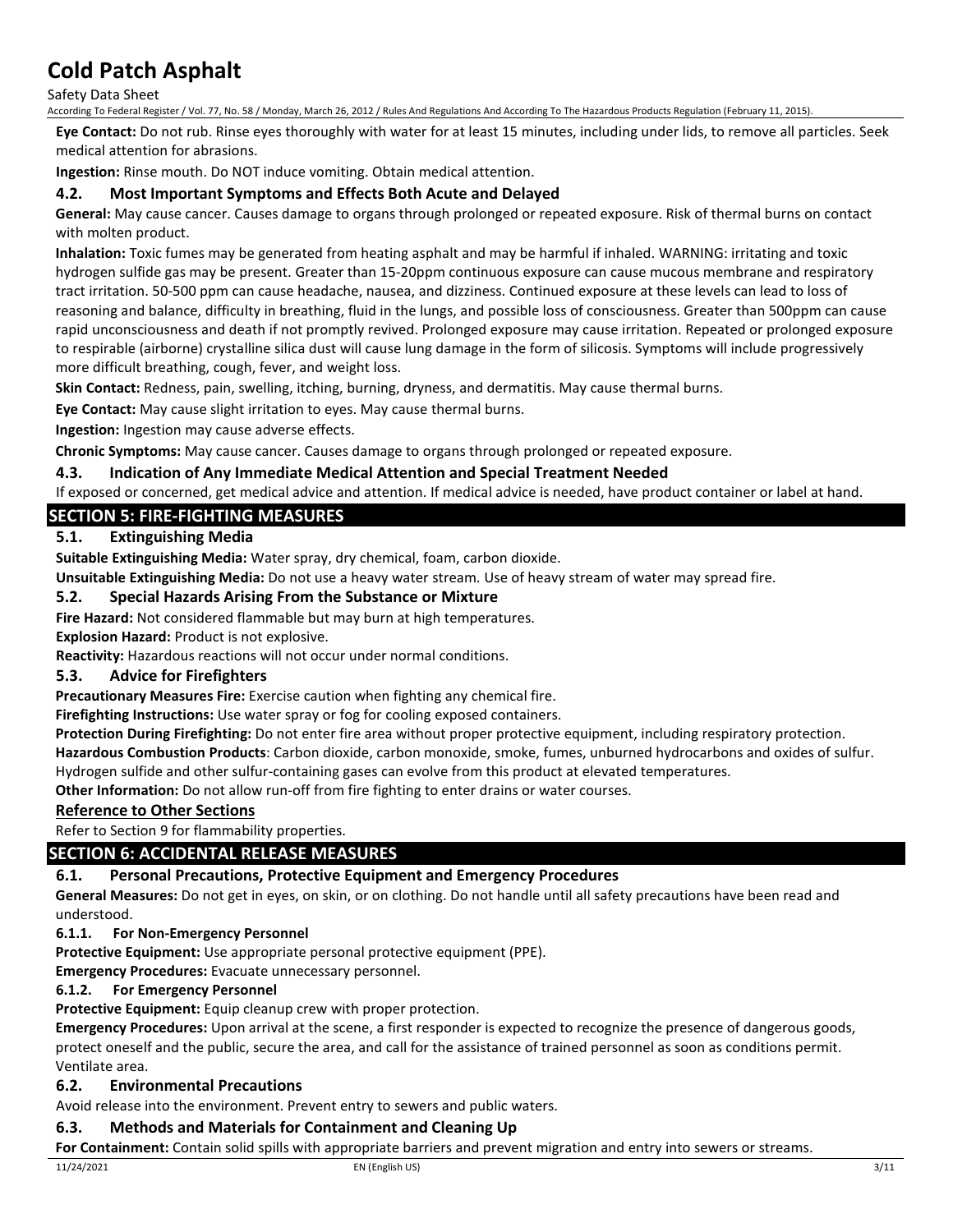Safety Data Sheet

According To Federal Register / Vol. 77, No. 58 / Monday, March 26, 2012 / Rules And Regulations And According To The Hazardous Products Regulation (February 11, 2015).

**Methods for Cleaning Up:** Clean up spills immediately and dispose of waste safely. Recover the product by vacuuming, shoveling or sweeping. Transfer spilled material to a suitable container for disposal. Contact competent authorities after a spill. Vacuum clean-up is preferred. If sweeping is required use a dust suppressant.

### **6.4. Reference to Other Sections**

See Section 8 for exposure controls and personal protection and Section 13 for disposal considerations.

## **SECTION 7: HANDLING AND STORAGE**

## **7.1. Precautions for Safe Handling**

**Additional Hazards When Processed:** Cutting, crushing, sanding or grinding of crystalline silica-bearing materials will release respirable crystalline silica. Use all appropriate measures of dust control or suppression, and Personal Protective Equipment (PPE) described in Section 8 below. Heavy material - proper lifting methods or equipment. Hydrogen sulfide is a highly flammable, explosive gas under certain conditions, is a toxic gas, and may be fatal. Gas can accumulate in the headspace of closed containers, use caution when opening sealed containers. Heating the product or containers can cause thermal decomposition of the product and release hydrogen sulfide.

**Precautions for Safe Handling:** Wash hands and other exposed areas with mild soap and water before eating, drinking or smoking and when leaving work. Obtain special instructions before use. Do not handle until all safety precautions have been read and understood. Do not breathe dust. Avoid contact with eyes, skin and clothing.

**Hygiene Measures:** Handle in accordance with good industrial hygiene and safety procedures.

### **7.2. Conditions for Safe Storage, Including Any Incompatibilities**

**Technical Measures:** Comply with applicable regulations.

**Storage Conditions:** Keep container closed when not in use. Store in cool, dry area away from moisture, excessive heat, and sources of ignition.

**Incompatible Materials:** Strong acids, strong bases, strong oxidizers. Fluorine.

## **Storage Temperature:** Unlimited

#### **7.3. Specific End Use(s)**

Cold patch asphalt is used for repairing asphalt pavement, driveways, parking lots, and other surface, base, or sub-base pavement applications.

## **SECTION 8: EXPOSURE CONTROLS/PERSONAL PROTECTION**

## **8.1. Control Parameters**

For substances listed in Section 3 that are not listed here, there are no established Exposure limits from the manufacturer, supplier, importer, or the appropriate advisory agency including: ACGIH (TLV), AIHA (WEEL), NIOSH (REL), OSHA (PEL), Canadian provincial governments, or the Mexican government.

| Asphalt (8052-42-4)                |                                             |                                                                                                                                                                                                                                                                                     |
|------------------------------------|---------------------------------------------|-------------------------------------------------------------------------------------------------------------------------------------------------------------------------------------------------------------------------------------------------------------------------------------|
| <b>Mexico</b>                      | <b>OEL TWA</b>                              | 5 mg/m <sup>3</sup>                                                                                                                                                                                                                                                                 |
| <b>Mexico</b>                      | <b>OEL STEL</b>                             | 10 mg/m <sup>3</sup>                                                                                                                                                                                                                                                                |
| <b>USA ACGIH</b>                   | <b>ACGIH TWA</b>                            | 0.5 mg/m <sup>3</sup> (fume, inhalable particulate matter)                                                                                                                                                                                                                          |
| <b>USA ACGIH</b>                   | ACGIH chemical category                     | Not Classifiable as a Human Carcinogen fume, coal tar-free                                                                                                                                                                                                                          |
| <b>USA ACGIH</b>                   | <b>Biological Exposure Indices</b><br>(BEI) | 2.5 µg/l Parameter: 1-Hydroxypyrene with hydrolysis - Medium:<br>urine - Sampling time: end of shift at end of workweek<br>(background) Parameter: 3-Hydroxybenzo(a)pyrene with hydrolysis<br>- Medium: urine - Sampling time: end of shift at end of workweek<br>(nonquantitative) |
| <b>USA NIOSH</b>                   | NIOSH REL (ceiling)                         | 5 mg/m <sup>3</sup> (fume)                                                                                                                                                                                                                                                          |
| <b>Alberta</b>                     | <b>OEL TWA</b>                              | 5 mg/m <sup>3</sup> (Petroleum-fume)                                                                                                                                                                                                                                                |
| <b>British Columbia</b>            | <b>OEL TWA</b>                              | 0.5 mg/m <sup>3</sup> (inhalable fume)                                                                                                                                                                                                                                              |
| <b>Manitoba</b>                    | <b>OEL TWA</b>                              | 0.5 mg/m <sup>3</sup> (fume, inhalable particulate matter)                                                                                                                                                                                                                          |
| <b>New Brunswick</b>               | <b>OEL TWA</b>                              | 5 mg/m <sup>3</sup> (petroleum fumes)                                                                                                                                                                                                                                               |
| <b>Newfoundland &amp; Labrador</b> | <b>OEL TWA</b>                              | 0.5 mg/m <sup>3</sup> (fume, inhalable particulate matter)                                                                                                                                                                                                                          |
| Nova Scotia                        | <b>OEL TWA</b>                              | 0.5 mg/m <sup>3</sup> (fume, inhalable particulate matter)                                                                                                                                                                                                                          |
| <b>Nunavut</b>                     | <b>OEL STEL</b>                             | 1.5 mg/m <sup>3</sup> (Bitumen-fume)                                                                                                                                                                                                                                                |
| <b>Nunavut</b>                     | <b>OEL TWA</b>                              | $0.5 \text{ mg/m}^3$ (Bitumen-fume)                                                                                                                                                                                                                                                 |
| <b>Northwest Territories</b>       | <b>OEL STEL</b>                             | 1.5 mg/m <sup>3</sup> (Bitumen-fume)                                                                                                                                                                                                                                                |
| <b>Northwest Territories</b>       | <b>OEL TWA</b>                              | $0.5 \text{ mg/m}^3$ (Bitumen-fume)                                                                                                                                                                                                                                                 |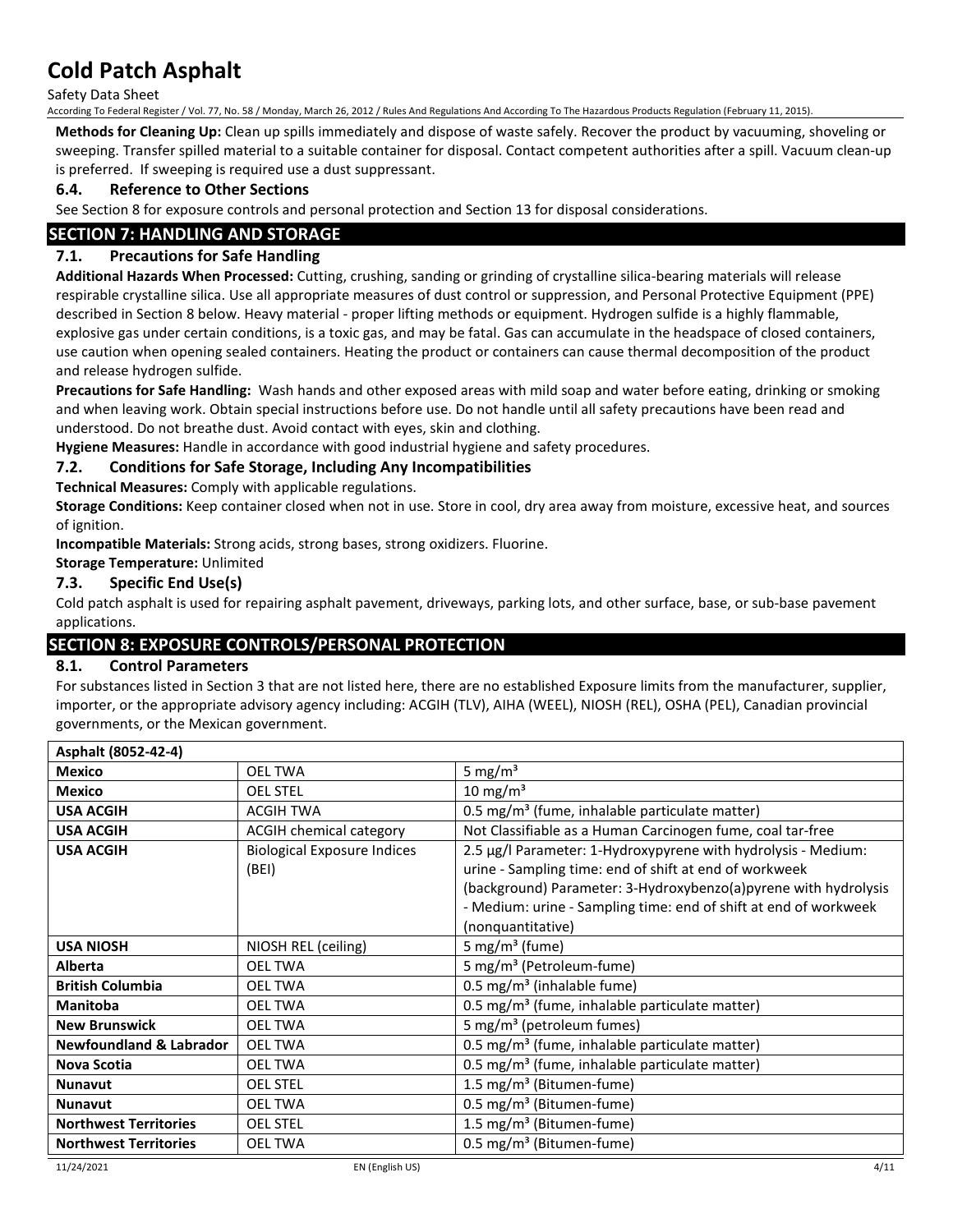Safety Data Sheet

According To Federal Register / Vol. 77, No. 58 / Monday, March 26, 2012 / Rules And Regulations And According To The Hazardous Products Regulation (February 11, 2015).

| <b>Ontario</b>                     | <b>OEL TWA</b>                 | 0.5 mg/m <sup>3</sup> (fume, inhalable)                                                                                  |
|------------------------------------|--------------------------------|--------------------------------------------------------------------------------------------------------------------------|
| <b>Prince Edward Island</b>        | <b>OEL TWA</b>                 | 0.5 mg/m <sup>3</sup> (fume, inhalable particulate matter)                                                               |
| Québec                             | <b>VEMP</b>                    | 5 mg/m <sup>3</sup> (fume)                                                                                               |
| Saskatchewan                       | <b>OEL STEL</b>                | 1.5 mg/m <sup>3</sup> (fume and inhalable fraction)                                                                      |
| Saskatchewan                       | <b>OEL TWA</b>                 | 0.5 mg/m <sup>3</sup> (fume and inhalable fraction)                                                                      |
| Yukon                              | <b>OEL STEL</b>                | 10 mg/m $3$ (fume)                                                                                                       |
| Yukon                              | <b>OEL TWA</b>                 | 5 mg/m <sup>3</sup> (fume)                                                                                               |
| Fuel oil No. 2 (68476-30-2)        |                                |                                                                                                                          |
| <b>USA ACGIH</b>                   | ACGIH OEL TWA                  | 100 mg/m <sup>3</sup> (inhalable fraction and vapor - Diesel fuel)                                                       |
| <b>USA ACGIH</b>                   |                                | Skin - potential significant contribution to overall exposure by the                                                     |
|                                    | <b>ACGIH chemical category</b> | cutaneous route, Confirmed Animal Carcinogen with Unknown                                                                |
|                                    |                                | Relevance to Humans                                                                                                      |
| Alberta                            | <b>OEL TWA</b>                 | 100 mg/m <sup>3</sup> (Diesel fuel)                                                                                      |
| <b>British Columbia</b>            | <b>OEL TWA</b>                 | 100 mg/m <sup>3</sup> (inhalable; inhalable aerosol and vapor - Diesel fuel)                                             |
| <b>Manitoba</b>                    | <b>OEL TWA</b>                 | 100 mg/m <sup>3</sup> (inhalable fraction and vapor - Diesel fuel)                                                       |
| <b>Newfoundland &amp; Labrador</b> | <b>OEL TWA</b>                 | 100 mg/m <sup>3</sup> (inhalable fraction and vapor - Diesel fuel)                                                       |
| <b>Nova Scotia</b>                 | <b>OEL TWA</b>                 | 100 mg/m <sup>3</sup> (inhalable fraction and vapor - Diesel fuel)                                                       |
| Nunavut                            | <b>OEL STEL</b>                | 150 mg/m <sup>3</sup> (vapor - Diesel fuel)                                                                              |
| <b>Nunavut</b>                     | <b>OEL TWA</b>                 |                                                                                                                          |
|                                    |                                | 100 mg/m <sup>3</sup> (vapor - Diesel fuel)                                                                              |
| <b>Northwest Territories</b>       | <b>OEL STEL</b>                | 150 mg/m <sup>3</sup> (vapor - Diesel fuel)                                                                              |
| <b>Northwest Territories</b>       | <b>OEL TWA</b>                 | 100 mg/m <sup>3</sup> (vapor - Diesel fuel)                                                                              |
| <b>Ontario</b>                     | <b>OEL TWA</b>                 | 100 mg/m <sup>3</sup> (inhalable fraction and vapor - Diesel fuel)                                                       |
| <b>Prince Edward Island</b>        | <b>OEL TWA</b>                 | 100 mg/m <sup>3</sup> (inhalable fraction and vapor - Diesel fuel)                                                       |
| Saskatchewan                       | <b>OEL STEL</b>                | 150 mg/m <sup>3</sup> (vapor - Diesel fuel)                                                                              |
| Saskatchewan                       | <b>OEL TWA</b>                 | 100 mg/m <sup>3</sup> (vapor - Diesel fuel)                                                                              |
| Kerosine, petroleum (8008-20-6)    |                                |                                                                                                                          |
| <b>USA ACGIH</b>                   | <b>ACGIH TWA</b>               | 200 mg/m <sup>3</sup> (application restricted to conditions in which there are                                           |
|                                    |                                |                                                                                                                          |
|                                    |                                | negligible aerosol exposures-total hydrocarbon vapor-                                                                    |
|                                    |                                | Kerosene/Jet fuels)                                                                                                      |
| <b>USA ACGIH</b>                   | <b>ACGIH chemical category</b> | Skin - potential significant contribution to overall exposure by the                                                     |
|                                    |                                | cutaneous route, Confirmed Animal Carcinogen with Unknown                                                                |
|                                    |                                | Relevance to Humans                                                                                                      |
| <b>USA NIOSH</b>                   | NIOSH REL (TWA)                | 100 mg/m <sup>3</sup>                                                                                                    |
| Alberta                            | <b>OEL TWA</b>                 | 200 mg/m $3$                                                                                                             |
| <b>British Columbia</b>            | <b>OEL TWA</b>                 | 200 mg/m <sup>3</sup> (application restricted to conditions in which there are                                           |
|                                    |                                | negligible aerosol exposures)                                                                                            |
| Manitoba                           | <b>OEL TWA</b>                 | 200 mg/m <sup>3</sup> (application restricted to conditions in which there are                                           |
|                                    |                                | negligible aerosol exposures-total hydrocarbon vapor-                                                                    |
|                                    |                                | Kerosene/Jet fuels)                                                                                                      |
| <b>Newfoundland &amp; Labrador</b> | <b>OEL TWA</b>                 | 200 mg/m <sup>3</sup> (application restricted to conditions in which there are                                           |
|                                    |                                | negligible aerosol exposures-total hydrocarbon vapor-                                                                    |
|                                    |                                | Kerosene/Jet fuels)                                                                                                      |
| <b>Nova Scotia</b>                 | <b>OEL TWA</b>                 | 200 mg/m <sup>3</sup> (application restricted to conditions in which there are                                           |
|                                    |                                | negligible aerosol exposures-total hydrocarbon vapor-                                                                    |
|                                    |                                | Kerosene/Jet fuels)                                                                                                      |
| <b>Nunavut</b>                     | <b>OEL STEL</b>                | 250 mg/m <sup>3</sup> (Kerosene/Jet fuels)                                                                               |
| <b>Nunavut</b>                     | <b>OEL TWA</b>                 | 200 mg/m <sup>3</sup> (Kerosene/Jet fuels)                                                                               |
| <b>Northwest Territories</b>       | <b>OEL STEL</b>                | 250 mg/m <sup>3</sup> (Kerosene/Jet fuels)                                                                               |
| <b>Northwest Territories</b>       | <b>OEL TWA</b>                 | 200 mg/m <sup>3</sup> (Kerosene/Jet fuels)                                                                               |
| Ontario                            | <b>OEL TWA</b>                 | 200 mg/m <sup>3</sup> (restricted to conditions where there is negligible                                                |
| <b>Prince Edward Island</b>        | <b>OEL TWA</b>                 | aerosol exposure - Kerosene/Jet fuels)<br>200 mg/m <sup>3</sup> (application restricted to conditions in which there are |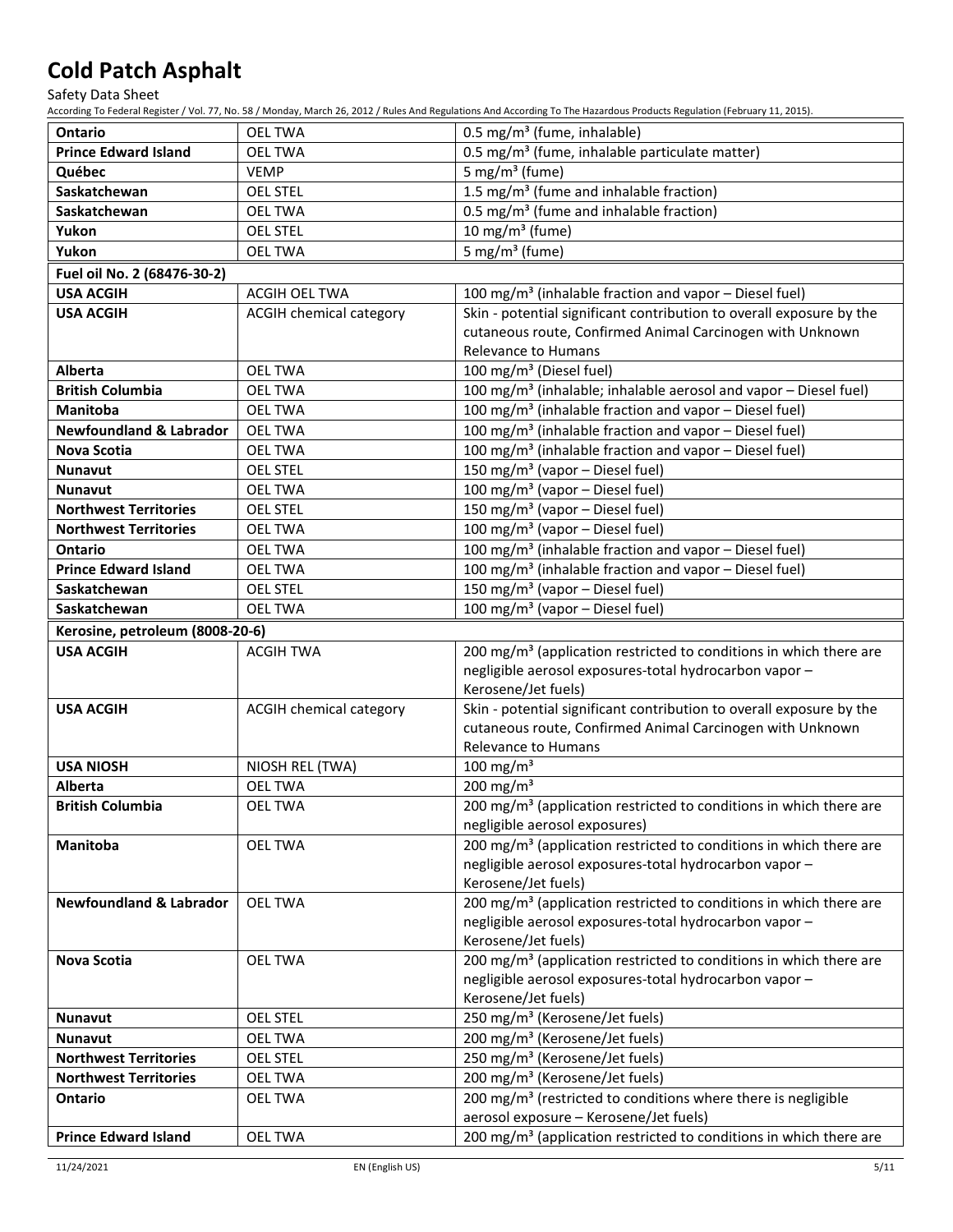Safety Data Sheet

According To Federal Register / Vol. 77, No. 58 / Monday, March 26, 2012 / Rules And Regulations And According To The Hazardous Products Regulation (February 11, 2015).

|                                    |                                | negligible aerosol exposures-total hydrocarbon vapor-                          |
|------------------------------------|--------------------------------|--------------------------------------------------------------------------------|
|                                    |                                | Kerosene/Jet fuels)                                                            |
| Saskatchewan                       | <b>OEL STEL</b>                | 250 mg/m $3$                                                                   |
| Saskatchewan                       | <b>OEL TWA</b>                 | 200 mg/m $3$                                                                   |
| Quartz (14808-60-7)                |                                |                                                                                |
| <b>Mexico</b>                      | <b>OEL TWA</b>                 | 0.1 mg/m <sup>3</sup> (respirable fraction)                                    |
| <b>USA ACGIH</b>                   | <b>ACGIH TWA</b>               | 0.025 mg/m <sup>3</sup> (respirable particulate matter)                        |
| <b>USA ACGIH</b>                   | <b>ACGIH chemical category</b> | A2 - Suspected Human Carcinogen                                                |
| <b>USA OSHA</b>                    | OSHA PEL (TWA) [1]             | 50 μg/m <sup>3</sup> (Respirable crystalline silica)                           |
| <b>USA OSHA</b>                    | OSHA PEL (TWA) [2]             | $(250)/($ %SiO2+5) mppcf TWA (respirable fraction) $(10)/($ %SiO2+2)           |
|                                    |                                | mg/m <sub>3</sub> TWA (respirable fraction) (For any operations or sectors for |
|                                    |                                | which the respirable crystalline silica standard, 1910.1053, is stayed         |
|                                    |                                | or otherwise not in effect, See 20 CFR 1910.1000 TABLE Z-3)                    |
| <b>USA NIOSH</b>                   | NIOSH REL (TWA)                | 0.05 mg/m <sup>3</sup> (respirable dust)                                       |
| <b>USA IDLH</b>                    | US IDLH                        | 50 mg/m <sup>3</sup> (respirable dust)                                         |
| Alberta                            | <b>OEL TWA</b>                 | 0.025 mg/m <sup>3</sup> (respirable particulate)                               |
| <b>British Columbia</b>            | <b>OEL TWA</b>                 | 0.025 mg/m <sup>3</sup> (respirable)                                           |
| <b>Manitoba</b>                    | <b>OEL TWA</b>                 | 0.025 mg/m <sup>3</sup> (respirable particulate matter)                        |
| <b>New Brunswick</b>               | <b>OEL TWA</b>                 | 0.1 mg/m <sup>3</sup> (respirable fraction)                                    |
| <b>Newfoundland &amp; Labrador</b> | <b>OEL TWA</b>                 | 0.025 mg/m <sup>3</sup> (respirable particulate matter)                        |
| <b>Nova Scotia</b>                 | <b>OEL TWA</b>                 | 0.025 mg/m <sup>3</sup> (respirable particulate matter)                        |
| <b>Nunavut</b>                     | <b>OEL TWA</b>                 | 0.05 mg/m <sup>3</sup> (respirable fraction)                                   |
| <b>Northwest Territories</b>       | <b>OEL TWA</b>                 | 0.05 mg/m <sup>3</sup> (respirable fraction)                                   |
| Ontario                            | <b>OEL TWA</b>                 | 0.1 mg/m <sup>3</sup> (designated substances regulation-respirable)            |
| <b>Prince Edward Island</b>        | <b>OEL TWA</b>                 | 0.025 mg/m <sup>3</sup> (respirable particulate matter)                        |
| Québec                             | <b>VEMP</b>                    | $0.1 \text{ mg/m}^3$ (respirable dust)                                         |
| Saskatchewan                       | <b>OEL TWA</b>                 | 0.05 mg/m <sup>3</sup> (respirable fraction (Silica - crystalline (Trydimite   |
|                                    |                                | removed))                                                                      |
| Yukon                              | <b>OEL TWA</b>                 | 300 particle/mL (Silica - Quartz, crystalline)                                 |

#### **8.2. Exposure Controls**

**Appropriate Engineering Controls:** Suitable eye/body wash equipment should be available in the vicinity of any potential exposure. Ensure adequate ventilation, especially in confined areas. Ensure all national/local regulations are observed. Gas detectors should be used when toxic gases may be released.

**Personal Protective Equipment:** Gloves. Protective clothing. Protective goggles. Insufficient ventilation: wear respiratory protection.



**Materials for Protective Clothing:** Chemically resistant materials and fabrics.

**Hand Protection:** Wear protective gloves.

**Eye and Face Protection:** Chemical goggles or safety glasses.

**Skin and Body Protection:** Wear suitable protective clothing.

**Respiratory Protection:** Wear a NIOSH approved respirator that is properly fitted and is in good condition when exposed to dust above exposure limits. If exposure limits are exceeded or irritation is experienced, approved respiratory protection should be worn. In case of inadequate ventilation, oxygen deficient atmosphere, or where exposure levels are not known wear approved respiratory protection.

**Thermal Hazard Protection:** If material is hot, wear thermally resistant protective gloves. Protect skin and eyes from contact with molten material.

**Other Information:** When using, do not eat, drink or smoke.

## **SECTION 9: PHYSICAL AND CHEMICAL PROPERTIES**

## **9.1. Information on Basic Physical and Chemical Properties**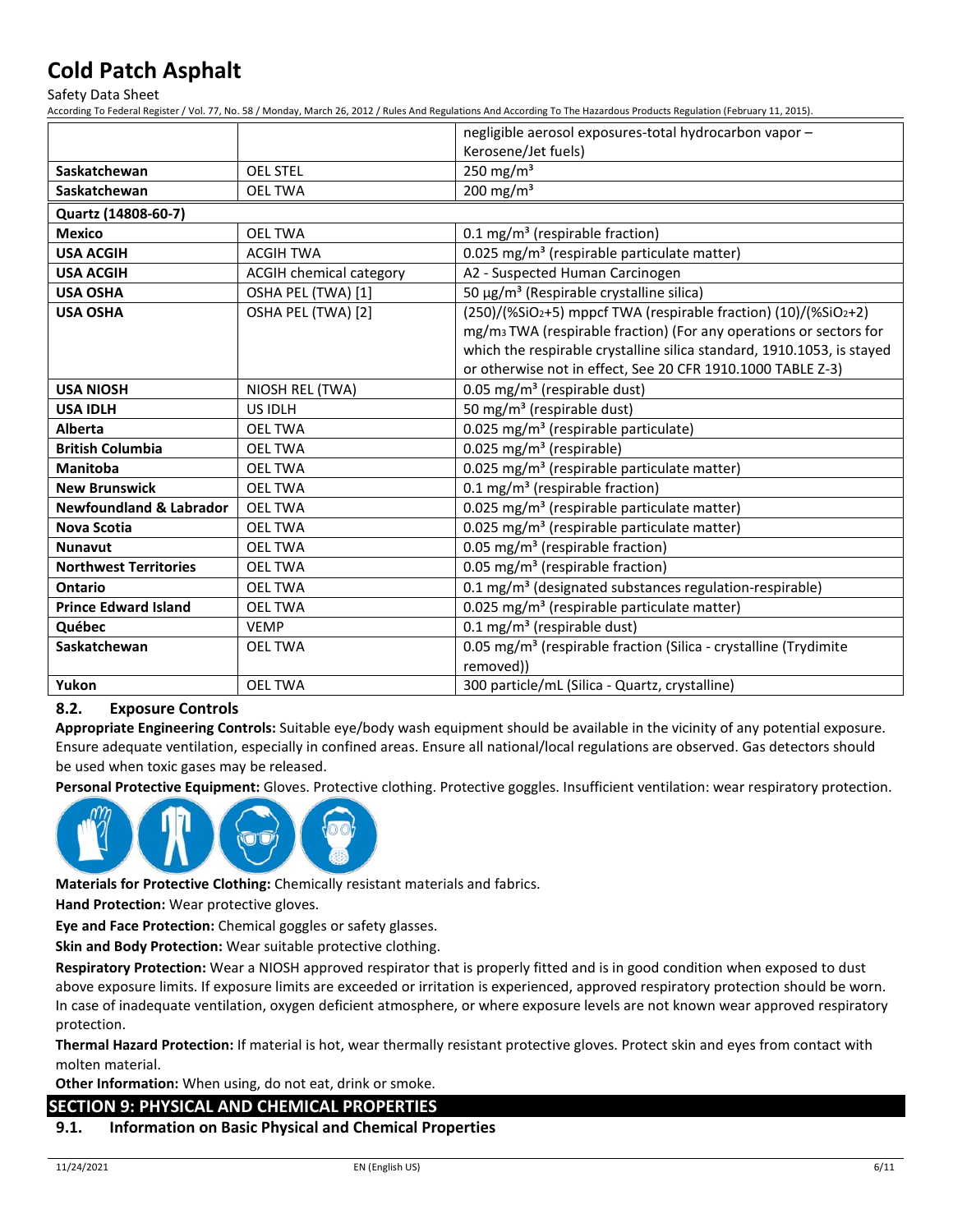Safety Data Sheet

According To Federal Register / Vol. 77, No. 58 / Monday, March 26, 2012 / Rules And Regulations And According To The Hazardous Products Regulation (February 11, 2015).

| <b>Physical State</b>                         | Solid                       |
|-----------------------------------------------|-----------------------------|
| Appearance                                    | <b>Black Granular Solid</b> |
| Odor                                          | Slight Petroleum Odor       |
| <b>Odor Threshold</b>                         | Not available               |
| рH                                            | Not available               |
| <b>Evaporation Rate</b>                       | Not available               |
| <b>Melting Point</b>                          | Not available               |
| <b>Freezing Point</b>                         | Not available               |
| <b>Boiling Point</b>                          | Not available               |
| <b>Flash Point</b>                            | Not available               |
| <b>Auto-ignition Temperature</b>              | Not available               |
| <b>Decomposition Temperature</b>              | Not available               |
| Flammability (solid, gas)                     | Not available               |
| <b>Lower Flammable Limit</b>                  | Not available               |
| Upper Flammable Limit                         | Not available               |
| <b>Vapor Pressure</b>                         | Not available               |
| Relative Vapor Density at 20°C                | Not available               |
| <b>Relative Density</b>                       | Not available               |
| <b>Specific Gravity</b>                       | Not available               |
| <b>Solubility</b>                             | Water: Insoluble in Water   |
| <b>Partition Coefficient: N-Octanol/Water</b> | Not available               |
| <b>Viscosity</b>                              | Not available               |

## **SECTION 10: STABILITY AND REACTIVITY**

**10.1. Reactivity:** Hazardous reactions will not occur under normal conditions.

**10.2. Chemical Stability:** Stable under recommended handling and storage conditions (see Section 7).

**10.3. Possibility of Hazardous Reactions:** Hazardous polymerization will not occur.

**10.4. Conditions to Avoid:** Direct sunlight, extremely high or low temperatures, open flames, sources of ignition and incompatible materials.

**10.5. Incompatible Materials:** Strong acids, strong bases, strong oxidizers. Fluorine.

**10.6. Hazardous Decomposition Products:** Thermal decomposition may produce: Carbon dioxide, carbon monoxide, smoke, fumes, unburned hydrocarbons and oxides of sulfur and/or nitrogen. Hydrogen sulfide and other sulfur-containing gases can evolve from this product particularly at elevated temperatures.

## **SECTION 11: TOXICOLOGICAL INFORMATION**

#### **11.1. Information on Toxicological Effects - Product**

**Acute Toxicity (Oral):** Not classified

**Acute Toxicity (Dermal):** Not classified

**Acute Toxicity (Inhalation):** Not classified

**LD50 and LC50 Data:** Not available

**Skin Corrosion/Irritation:** Causes skin irritation.

**Eye Damage/Irritation:** Not classified

**Respiratory or Skin Sensitization:** Not classified

**Germ Cell Mutagenicity:** Not classified

**Carcinogenicity:** May cause cancer (Inhalation).

**Specific Target Organ Toxicity (Repeated Exposure):** Causes damage to organs (lung/respiratory system) through prolonged or

repeated exposure (Inhalation).

**Reproductive Toxicity:** Not classified

**Specific Target Organ Toxicity (Single Exposure):** Not classified

**Aspiration Hazard:** Not classified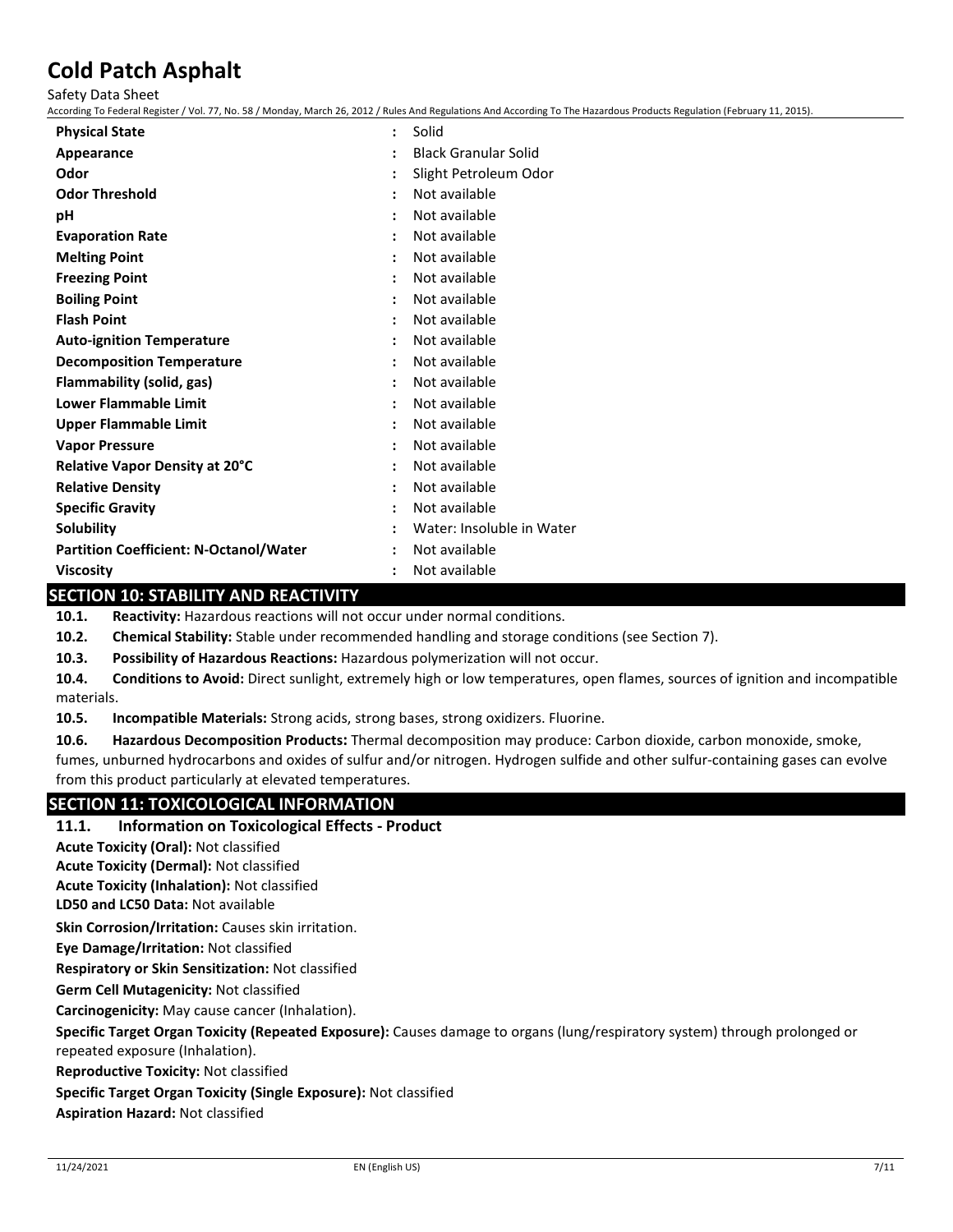Safety Data Sheet

According To Federal Register / Vol. 77, No. 58 / Monday, March 26, 2012 / Rules And Regulations And According To The Hazardous Products Regulation (February 11, 2015).

**Symptoms/Injuries After Inhalation:** Toxic fumes may be generated from heating asphalt and may be harmful if inhaled. WARNING: irritating and toxic hydrogen sulfide gas may be present. Greater than 15-20ppm continuous exposure can cause mucous membrane and respiratory tract irritation. 50-500 ppm can cause headache, nausea, and dizziness. Continued exposure at these levels can lead to loss of reasoning and balance, difficulty in breathing, fluid in the lungs, and possible loss of consciousness. Greater than 500ppm can cause rapid unconsciousness and death if not promptly revived. Prolonged exposure may cause irritation. Repeated or prolonged exposure to respirable (airborne) crystalline silica dust will cause lung damage in the form of silicosis. Symptoms will include progressively more difficult breathing, cough, fever, and weight loss.

**Symptoms/Injuries After Skin Contact:** Redness, pain, swelling, itching, burning, dryness, and dermatitis. May cause thermal burns. **Symptoms/Injuries After Eye Contact:** May cause slight irritation to eyes. May cause thermal burns.

**Symptoms/Injuries After Ingestion:** Ingestion may cause adverse effects.

**Chronic Symptoms:** May cause cancer. Causes damage to organs through prolonged or repeated exposure.

#### **11.2. Information on Toxicological Effects - Ingredient(s)**

#### **LD50 and LC50 Data:**

| Asphalt (8052-42-4)                              |                                               |
|--------------------------------------------------|-----------------------------------------------|
| LD50 Oral Rat                                    | > 5000 mg/kg                                  |
| <b>LD50 Dermal Rabbit</b>                        | > 2000 mg/kg                                  |
| <b>LC50 Inhalation Rat</b>                       | $> 94.4$ mg/m <sup>3</sup>                    |
| Fuel oil No. 2 (68476-30-2)                      |                                               |
| LD50 Oral Rat                                    | 12 g/kg                                       |
| <b>LD50 Dermal Rabbit</b>                        | 4720 µl/kg                                    |
| <b>LC50 Inhalation Rat</b>                       | 4.6 mg/l/4h                                   |
| Kerosine, petroleum (8008-20-6)                  |                                               |
| LD50 Oral Rat                                    | > 5000 mg/kg                                  |
| <b>LD50 Dermal Rabbit</b>                        | > 2000 mg/kg                                  |
| <b>LC50 Inhalation Rat</b>                       | $> 5.28$ mg/l/4h                              |
| Quartz (14808-60-7)                              |                                               |
| LD50 Oral Rat                                    | > 5000 mg/kg                                  |
| <b>LD50 Dermal Rat</b>                           | > 5000 mg/kg                                  |
| Asphalt (8052-42-4)                              |                                               |
| <b>IARC Group</b>                                | 2A, 2B                                        |
| <b>OSHA Hazard Communication Carcinogen List</b> | In OSHA Hazard Communication Carcinogen list. |
| Quartz (14808-60-7)                              |                                               |
| <b>IARC Group</b>                                | $\mathbf{1}$                                  |
| <b>National Toxicology Program (NTP) Status</b>  | Known Human Carcinogens.                      |
| <b>OSHA Hazard Communication Carcinogen List</b> | In OSHA Hazard Communication Carcinogen list. |

## **SECTION 12: ECOLOGICAL INFORMATION**

**12.1. Toxicity**

**Ecology - General:** Harmful to aquatic life with long lasting effects. Harmful to aquatic life.

| Fuel oil No. 2 (68476-30-2)     |                                                                                    |
|---------------------------------|------------------------------------------------------------------------------------|
| LC50 Fish 1                     | 35 mg/l (Exposure time: 96 h - Species: Pimephales promelas [flow-through])        |
| Kerosine, petroleum (8008-20-6) |                                                                                    |
| LC50 Fish 1                     | 2 (2 - 5) mg/kg (Exposure time: 96 h - Species: Oncorhynchus mykiss [semi-static]) |
| <b>NOEC Chronic Fish</b>        | 0.098 mg/l (PETROTOX, Klimmish score: 2)                                           |

### **12.2. Persistence and Degradability**

**Cold Patch Asphalt**

| <b>Persistence and Degradability</b> | May cause long-term adverse effects in the environment. |
|--------------------------------------|---------------------------------------------------------|
|                                      |                                                         |

## **12.3. Bioaccumulative Potential**

## **Cold Patch Asphalt**

| <b>Bioaccumulative Potential</b> | Not established. |
|----------------------------------|------------------|
| Asphalt (8052-42-4)              |                  |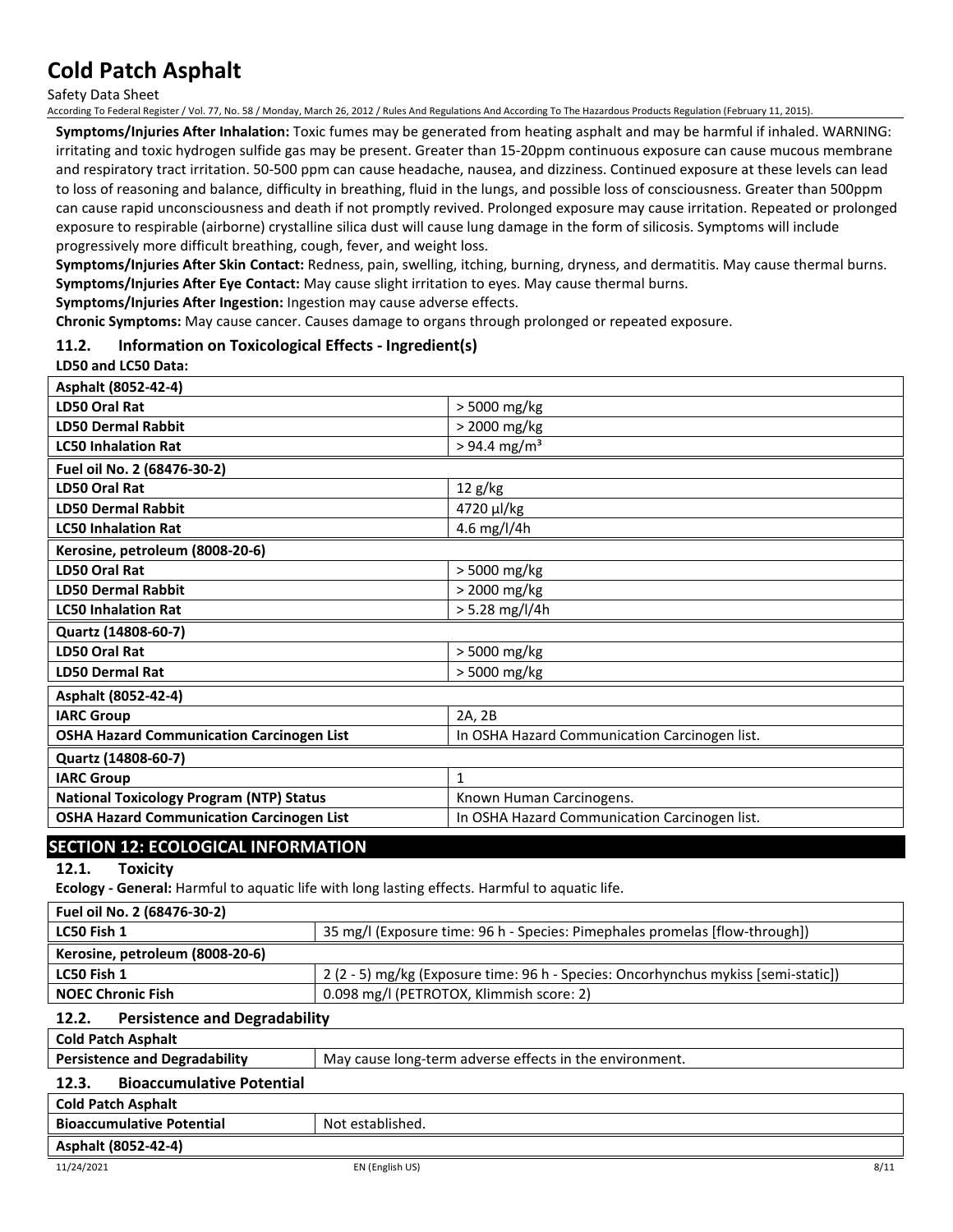Safety Data Sheet

According To Federal Register / Vol. 77, No. 58 / Monday, March 26, 2012 / Rules And Regulations And According To The Hazardous Products Regulation (February 11, 2015).

| <b>BCF Fish 1</b> | expected<br>$\sim$<br>pioaccumulation. |
|-------------------|----------------------------------------|
| Log<br><b>POW</b> |                                        |

## **12.4. Mobility in Soil**

Not available

#### **12.5. Other Adverse Effects**

**Other Information:** Avoid release to the environment.

## **SECTION 13: DISPOSAL CONSIDERATIONS**

### **13.1. Waste treatment methods**

**Waste Disposal Recommendations:** Dispose of waste material in accordance with all local, regional, national, provincial, territorial and international regulations.

**Ecology - Waste Materials:** This material is hazardous to the aquatic environment. Keep out of sewers and waterways. Avoid release to the environment.

### **SECTION 14: TRANSPORT INFORMATION**

The shipping description(s) stated herein were prepared in accordance with certain assumptions at the time the SDS was authored, and can vary based on a number of variables that may or may not have been known at the time the SDS was issued.

- 14.1. In Accordance with DOT Not regulated for transport
- **14.2. In Accordance with IMDG** Not regulated for transport
- 14.3. In Accordance with IATA Not regulated for transport
- 14.4. In Accordance with TDG Not regulated for transport

## **SECTION 15: REGULATORY INFORMATION**

**15.1. US Federal Regulations**

| <b>Cold Patch Asphalt</b>                  |                                                                    |
|--------------------------------------------|--------------------------------------------------------------------|
| <b>SARA Section 311/312 Hazard Classes</b> | Health hazard - Specific target organ toxicity (single or repeated |
|                                            | exposure)                                                          |
|                                            | Health hazard - Skin corrosion or Irritation                       |
|                                            | Health hazard - Carcinogenicity                                    |

#### **Asphalt (8052-42-4)**

Listed on the United States TSCA (Toxic Substances Control Act) inventory

**Fuel oil No. 2 (68476-30-2)**

Listed on the United States TSCA (Toxic Substances Control Act) inventory

**Kerosine, petroleum (8008-20-6)**

Listed on the United States TSCA (Toxic Substances Control Act) inventory

#### **Quartz (14808-60-7)**

Listed on the United States TSCA (Toxic Substances Control Act) inventory

#### **15.2. US State Regulations**

**Quartz (14808-60-7)**

| U.S. - California - Proposition 65 - Carcinogens List | WARNING: This product can expose you to Bitumens, extracts of<br>steam-refined and air refined, which is known to the State of<br>California to cause cancer. For more information go to<br>www.P65Warnings.ca.gov. |
|-------------------------------------------------------|---------------------------------------------------------------------------------------------------------------------------------------------------------------------------------------------------------------------|
|                                                       |                                                                                                                                                                                                                     |

| Asphalt (8052-42-4)                                        |  |  |
|------------------------------------------------------------|--|--|
| U.S. - Massachusetts - Right To Know List                  |  |  |
| U.S. - New Jersey - Right to Know Hazardous Substance List |  |  |
| U.S. - Pennsylvania - RTK (Right to Know) List             |  |  |
| Kerosine, petroleum (8008-20-6)                            |  |  |
| U.S. - Massachusetts - Right To Know List                  |  |  |
| U.S. - New Jersey - Right to Know Hazardous Substance List |  |  |
| U.S. - Pennsylvania - RTK (Right to Know) List             |  |  |
| Quartz (14808-60-7)                                        |  |  |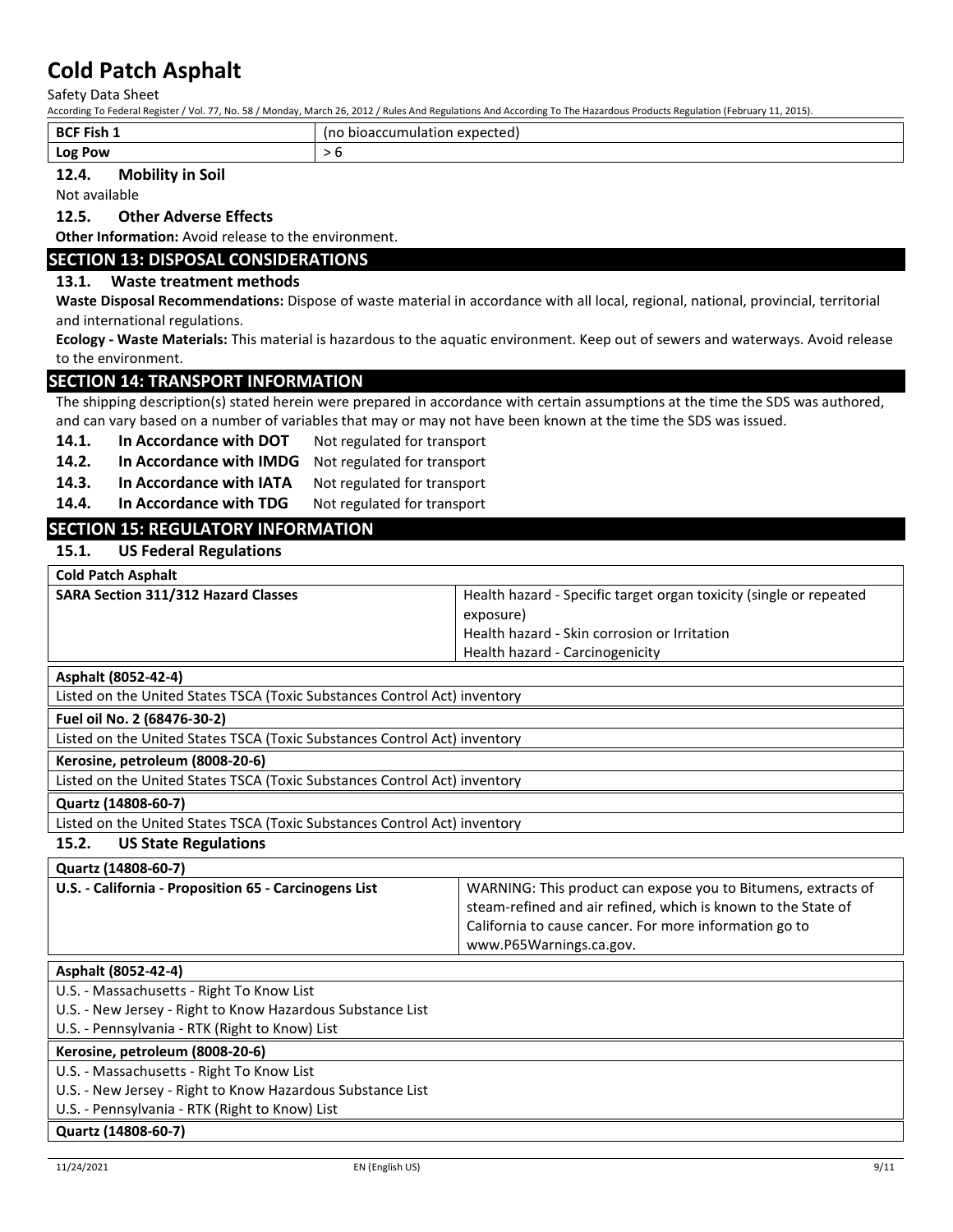Safety Data Sheet

According To Federal Register / Vol. 77, No. 58 / Monday, March 26, 2012 / Rules And Regulations And According To The Hazardous Products Regulation (February 11, 2015).

- U.S. Massachusetts Right To Know List
- U.S. New Jersey Right to Know Hazardous Substance List
- U.S. Pennsylvania RTK (Right to Know) List

#### **15.3. Canadian Regulations**

#### **Asphalt (8052-42-4)**

Listed on the Canadian DSL (Domestic Substances List)

#### **Fuel oil No. 2 (68476-30-2)**

Listed on the Canadian DSL (Domestic Substances List)

#### **Kerosine, petroleum (8008-20-6)** Listed on the Canadian DSL (Domestic Substances List)

#### **Quartz (14808-60-7)**

Listed on the Canadian DSL (Domestic Substances List)

## **SECTION 16: OTHER INFORMATION, INCLUDING DATE OF PREPARATION OR LAST REVISION**

| Date of Preparation or Latest | : 01/01/2022                                                                          |
|-------------------------------|---------------------------------------------------------------------------------------|
| <b>Revision</b>               |                                                                                       |
| <b>Other Information</b>      | : This document has been prepared in accordance with the SDS requirements of the OSHA |
|                               | Hazard Communication Standard 29 CFR 1910.1200 and Canada's Hazardous Products        |
|                               | Regulations (HPR) SOR/2015-17.                                                        |

#### **GHS Full Text Phrases:**

| Acute Tox. 4             | Acute toxicity (inhalation:dust, mist) Category 4                 |
|--------------------------|-------------------------------------------------------------------|
| (Inhalation:dust, mist)  |                                                                   |
| <b>Aquatic Acute 2</b>   | Hazardous to the aquatic environment - Acute Hazard Category 2    |
| <b>Aquatic Acute 3</b>   | Hazardous to the aquatic environment - Acute Hazard Category 3    |
| <b>Aquatic Chronic 2</b> | Hazardous to the aquatic environment - Chronic Hazard Category 2  |
| <b>Aquatic Chronic 3</b> | Hazardous to the aquatic environment - Chronic Hazard Category 3  |
| Asp. Tox. 1              | <b>Aspiration hazard Category 1</b>                               |
| Carc. 1A                 | Carcinogenicity Category 1A                                       |
| Carc. 2                  | <b>Carcinogenicity Category 2</b>                                 |
| Flam. Liq. 3             | Flammable liquids Category 3                                      |
| Skin Irrit. 2            | Skin corrosion/irritation Category 2                              |
| <b>STOT RE 1</b>         | Specific target organ toxicity (repeated exposure) Category 1     |
| STOT RE 2                | Specific target organ toxicity (repeated exposure) Category 2     |
| STOT SE 3                | Specific target organ toxicity (single exposure) Category 3       |
| STOT SE 3                | Specific target organ toxicity (single exposure) Category 3       |
| H226                     | Flammable liquid and vapor                                        |
| H304                     | May be fatal if swallowed and enters airways                      |
| H315                     | Causes skin irritation                                            |
| H332                     | Harmful if inhaled                                                |
| H335                     | May cause respiratory irritation                                  |
| H336                     | May cause drowsiness or dizziness                                 |
| H350                     | May cause cancer                                                  |
| H351                     | Suspected of causing cancer                                       |
| H372                     | Causes damage to organs through prolonged or repeated exposure    |
| H373                     | May cause damage to organs through prolonged or repeated exposure |
| H401                     | Toxic to aquatic life                                             |
| H402                     | Harmful to aquatic life                                           |
| H411                     | Toxic to aquatic life with long lasting effects                   |
| H412                     | Harmful to aquatic life with long lasting effects                 |
|                          |                                                                   |